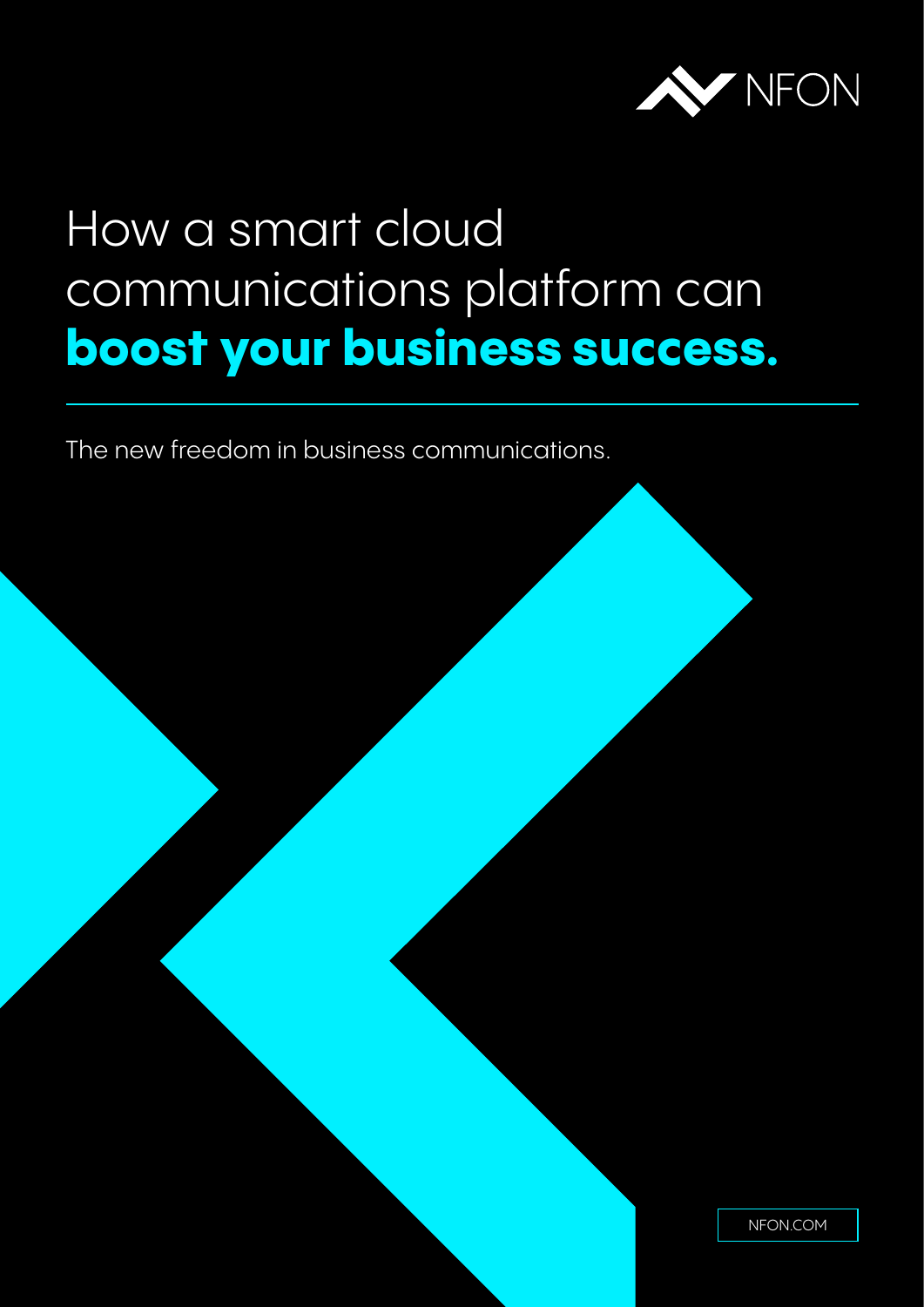# Choose the **right communications tools**



for your business.



You depend on your communication systems every minute of every day. As long as your people can stay in touch, you can deliver projects on time, provide great experiences for your customers and keep everything running like clockwork.

But the wrong communication system can hold your business back. It might be difficult to reach colleagues who are working out of the office, for example, which impacts your productivity. Your phones may also be difficult to deploy, maintain and use, increasing workloads and frustration.

To overcome all this, you need a single number for reaching employees, wherever they're working and whatever device they're using. You also need communications tools that are simple to use and look after, and always available when you need them. That's what we call freedom in business communications.

In this short paper, we look at how upgrading your communication system can free your communications, reduce your operating costs and boost your business success.

[NFON.COM](https://www.nfon.com/gb/)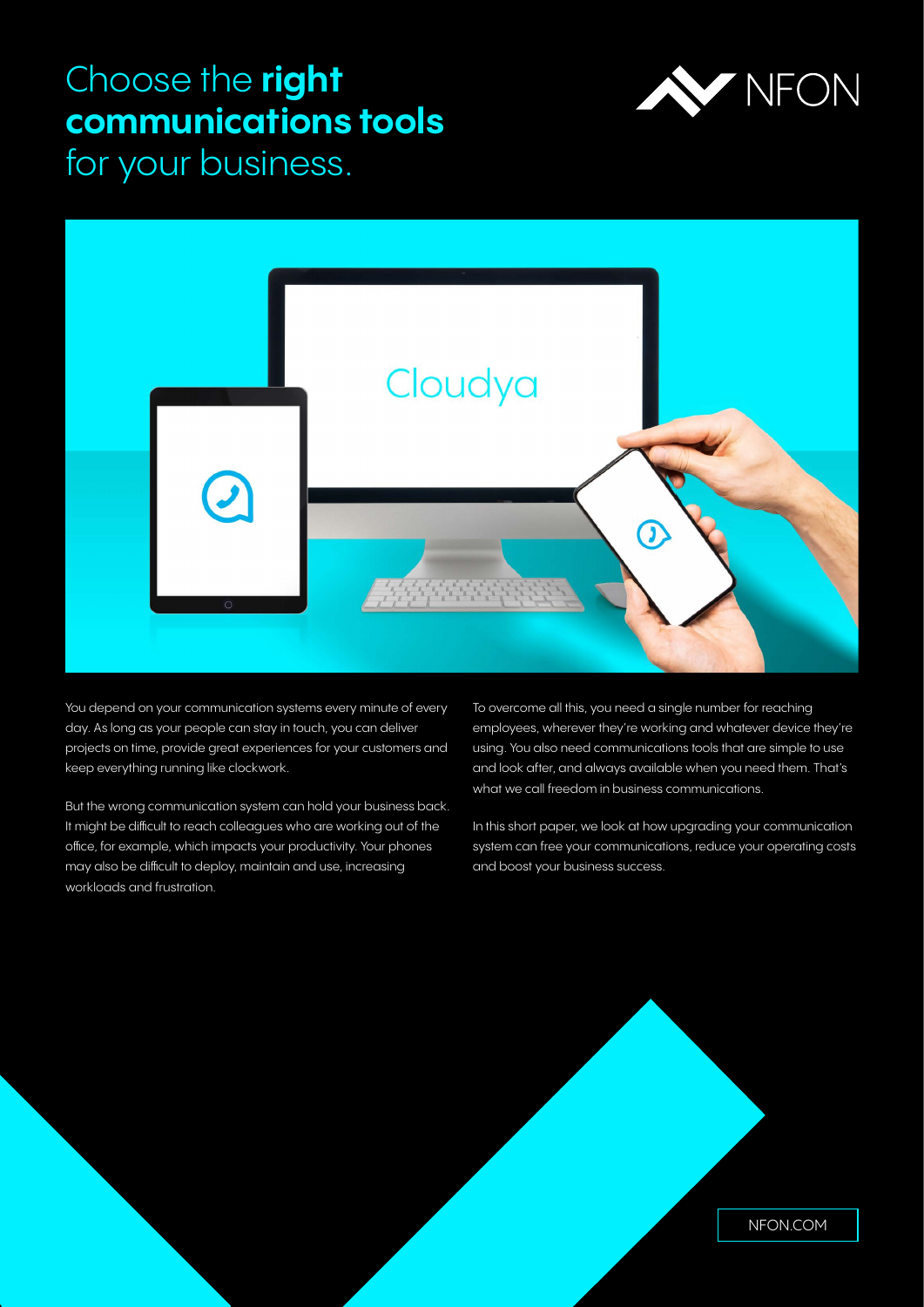# Is communication **easy for your employees?**



# **Does your communication system make it easy to contact your colleagues and customers, anywhere, any time?**

With multiple phone numbers, inboxes and communications tools, your employees can get behind and miss important calls and messages.

To make things better, you need an easy way to stay in touch – and that means a single phone number and inbox for every employee. That way your call can be transferred through to them, whether they're in the office, at home, or out and about on their mobile devices.

The best communications solutions make all this possible. That means you can connect with employees faster, maximise your productivity and delight your customers.

## **Are your communications tools simple to manage and support?**

Phone systems can be difficult and expensive to deploy and maintain. That's a problem for your tech people, who often find themselves in the office in the evenings and at weekends.

To make life better for everyone, you need communications tools that are not only easy to deploy but also simple to manage and support on an ongoing basis.

The best communications solutions fit this profile, reducing frustration and stress for technical staff. They reduce the physical infrastructure you have to manage. And they offer simple tools for adding and managing users, which makes the whole experience faster and easier.

#### **For easy communications, make sure your solution offers:**

### **A simple, satisfying user experience, with**

- Solve phone number and inbox per employee
- Call transfer between people and devices with a single swipe of your finger
- Full control over how you want to be reached (office, home or mobile phone) at the push of a button

#### **Increased focus on core tasks, with**

- **An intuitive UI and simple** communication features
- **S** Presence awareness showing colleagues' availability
- **Tools for prioritising important** calls and sending less important calls to voicemail

#### **Fast, easy deployment and configuration, with**

- Plug-and-play deployment alongside your existing phone infrastructure
- Subsetero-touch hardware auto-provisioning

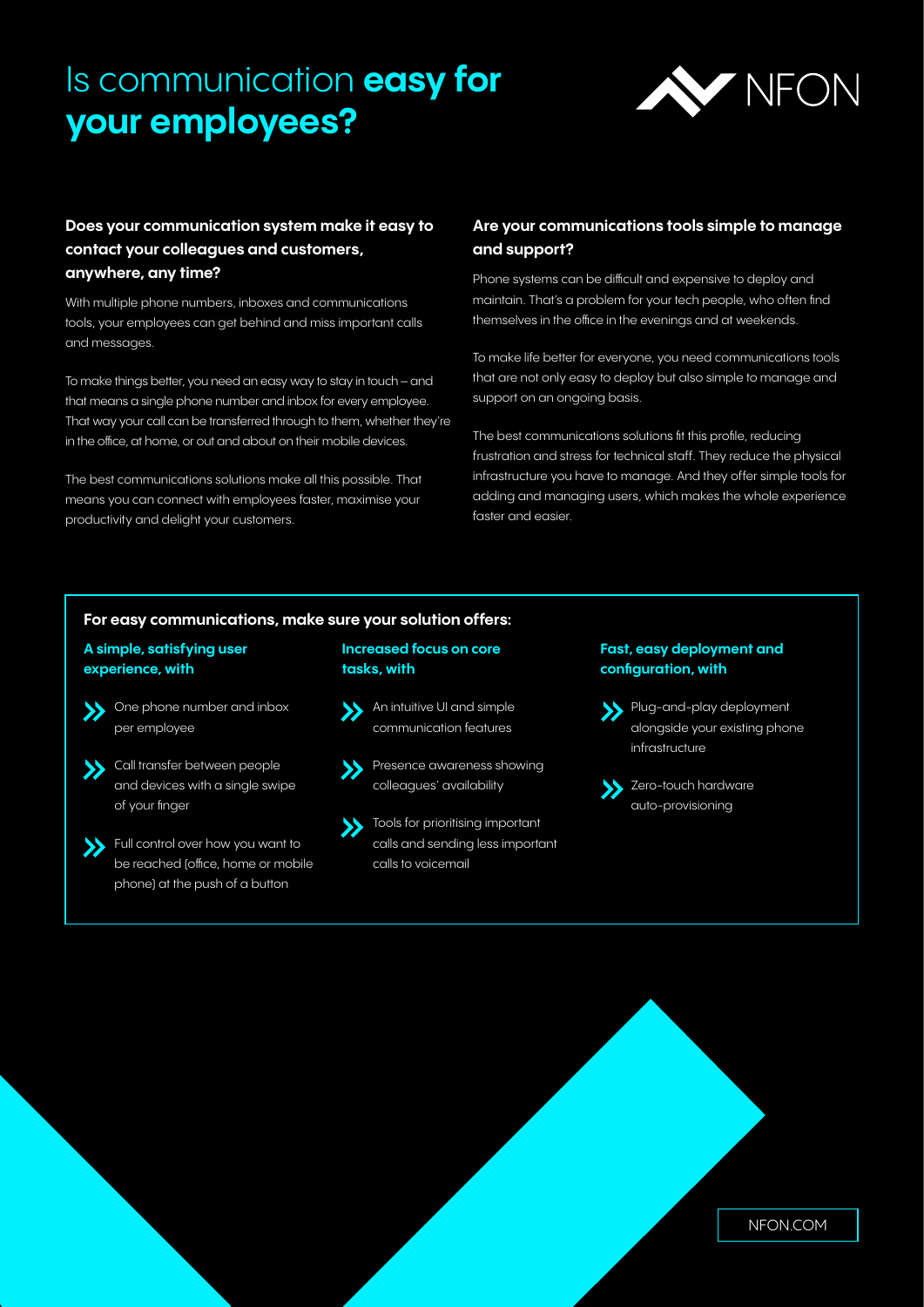# Are your communications **independent?**



# **Can your employees communicate quickly, wherever they're working?**

With legacy communications solutions, your employees can only be contacted at the office. That means that response times are extended, making your business less responsive and less efficient. To overcome this challenge, you need a modern, joined-up communications solution that supports quick interactions between employees, wherever they are working.

With this kind of solution, your employees can use their phones, mobile devices or web browsers to stay in touch from the office, from home or on the move. This means you can speed up your communications, react to new opportunities faster and generate higher revenues for your business.

## **Can you connect remote and home workers cost-effectively?**

Providing communications services for remote and home workers can be costly and complicated. Most times an extra desk phone is needed, and there's extra administration to take care of, with additional cost implications.

To increase cost-efficiency, you need to connect remote workers quickly and simply, with no extra hardware.

With a best-in-class communications solution, this becomes possible. Employees can access enterprise-class communications features from their mobile device or PC, which saves you spending money on additional desk phones. You can also offer flexible working arrangements to your staff. And you can ensure that employees can be reached at all times, wherever they happen to be working.

#### **For truly independent communications, make sure your solution offers:**

#### **Full device independence, with**



- **Native apps for Android, iOS,** macOS and Windows
- Solling from any device, including your office phone, home phone, business mobile or personal mobile
- Access to user accounts from any internet-connected device (app or web browser)

**Full location independence, with**

- **S** The ability to stay in touch using Wi-Fi, 4G data or even cellular voice networks
- **S** Freedom from traditional office or home phones that previously tied you to specific work locations

#### **More independence for your admins, based on**

- Reduced workloads, with webbrowser access to accounts
- The ability to support your company and your users from anywhere, at any time

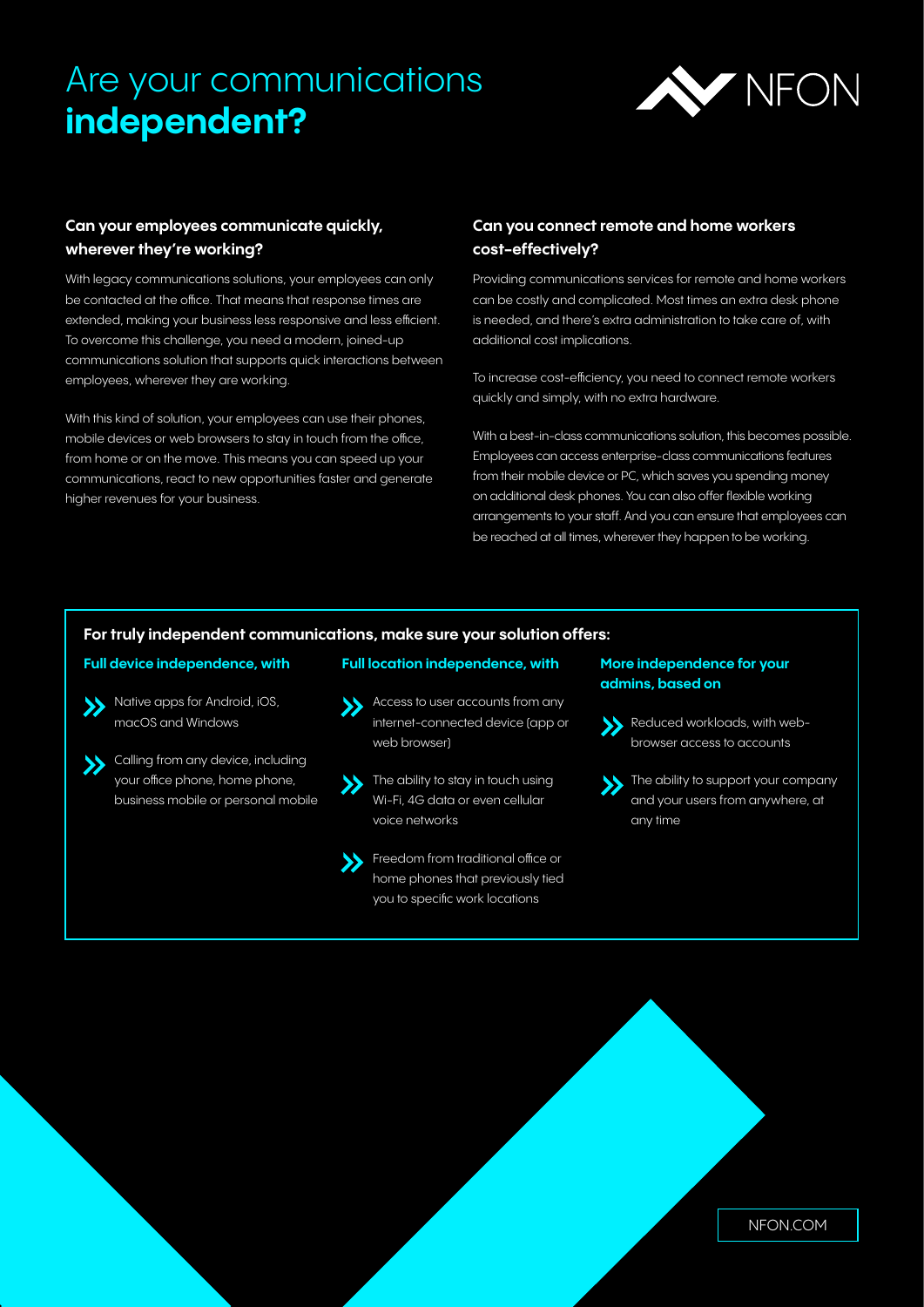# Is your telephony **reliable?**



# **Are your communications tools always up and running to support your business?**

All too often, legacy phone systems fall over, interrupting operations and impacting revenues. Many also require constant maintenance just to keep them running, driving up IT costs and causing frustration for technical teams.

To make things better, you need a communications solution that's built on fully redundant architecture. You also need great technical support, with fast access to experts who can answer your questions and keep your solution optimised.

This is the case for the top communications solutions available today, which use redundant infrastructure and network connections to eliminate single points of failure. With expert 24/7 support, your employees can also continue working efficiently and productively for the business.

# **Does your communications solution comply with regulatory controls?**

Many communication systems store data in unprotected server rooms or in cloud data centres abroad. This means it's difficult to comply with regulations for data storage, particularly where information needs to stay within the European Union, for example.

To streamline compliance, your communications solution needs to store data in fully compliant, EU data centres.

This is what you get with today's top-rated communications solutions. As a result, you can be sure that you are complying with EU data storage and management rules, which helps to minimise the risk of regulatory fines and reputational damage.

### **Is your data secure?**

Many legacy communications solutions store data in unprotected environments in the server room or in the cloud. This creates obvious security risks that can lead to data breaches, reputational damage and regulatory fines.

To counter these risks, the best modern communications solutions offer end-to-end data protection. They also build in additional checks and balances, such as audits by trusted third-party security experts.

#### **For reliable communications, make sure your solution offers:**

### **High availability for voice services, based on**

- **Starting Fully redundant infrastructure that** runs below 50 % capacity for realtime failover in the event of an outage
- Redundant routing infrastructure and connections to multiple service providers and Internet exchanges

### Geo-redundant data centres for availability in the event of a disruption at a particular site

#### **Excellent quality of voice services, with**

- In-house service management from end to end
- Regular quality checks by independent auditors

#### **End-to-end data security, with**



Strict controls, with no risk of inadvertent data sharing with third parties